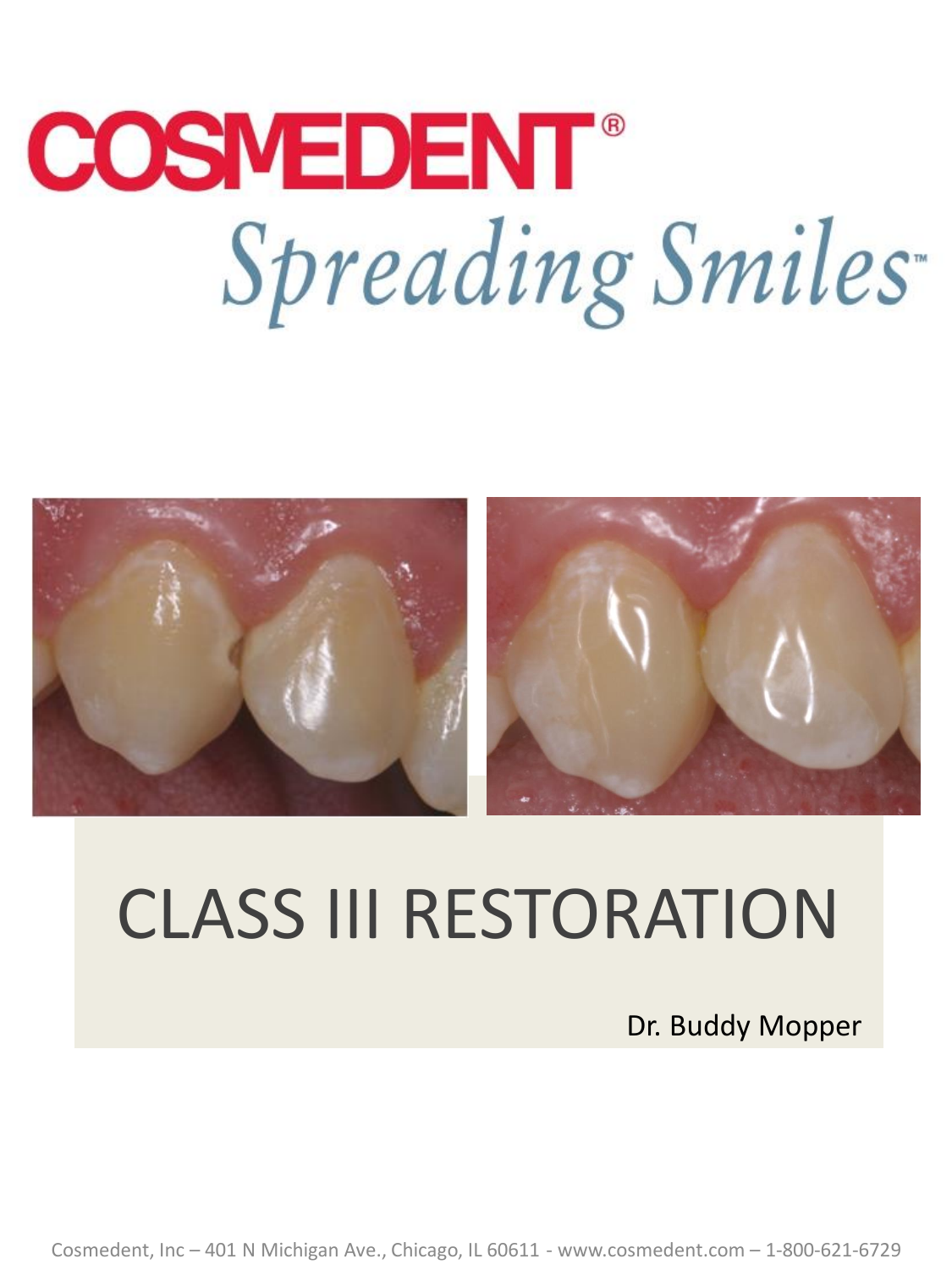

Class III



330 Carbide bur to begin prep



FlexiDiamond Strip used to clean interproximal contact



6862-012 diamond used to create long bevel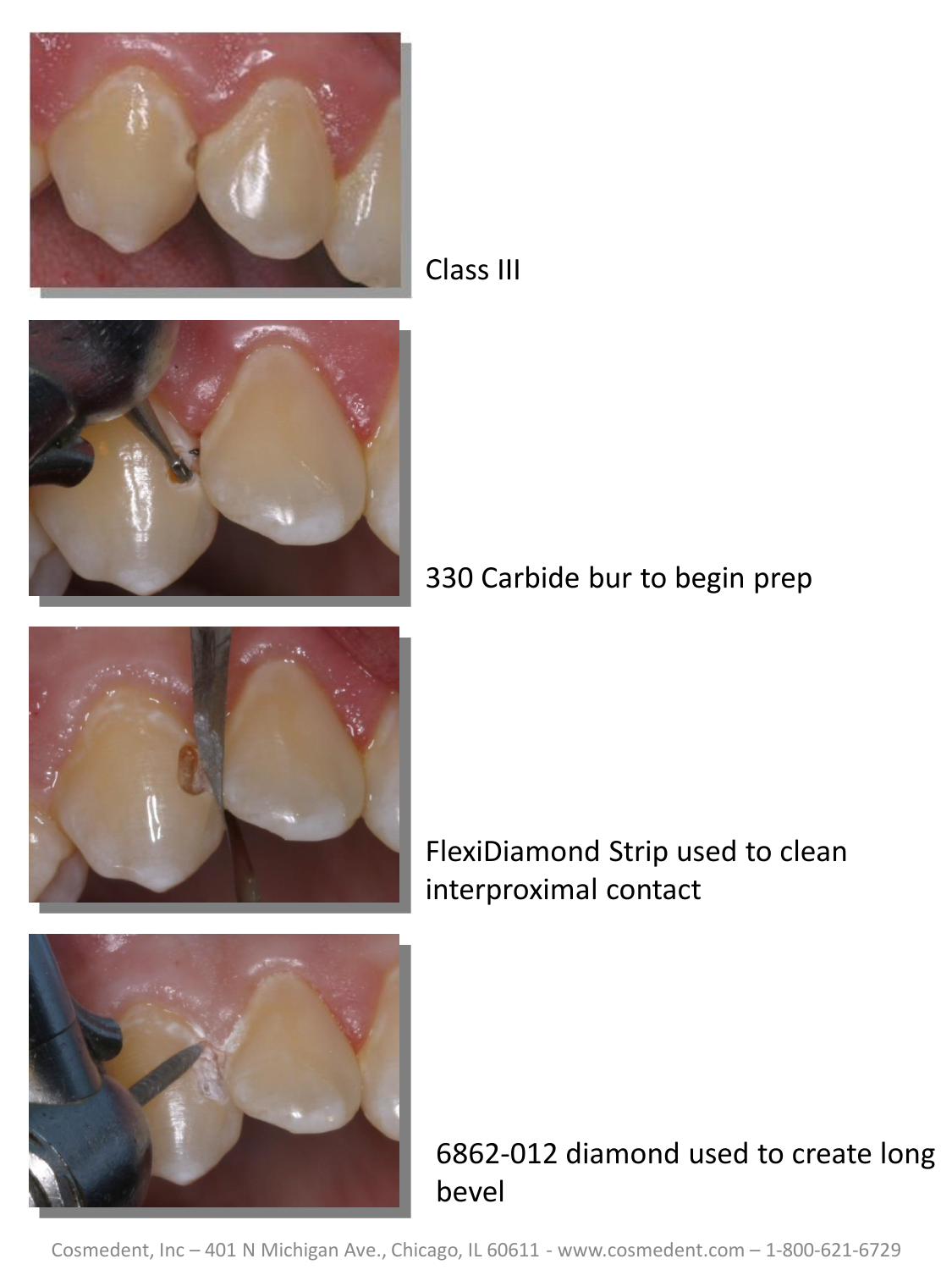

Notice the uniform 2mm long bevel



Mylar strip in place while applying Cosmedent's EnamelEtch, well past the long bevel using the #1 brush



Bonding adhesive in place (Cosmedent Complete)



Place Renamel Microhybrid A3 to increase value and opaque darkened area.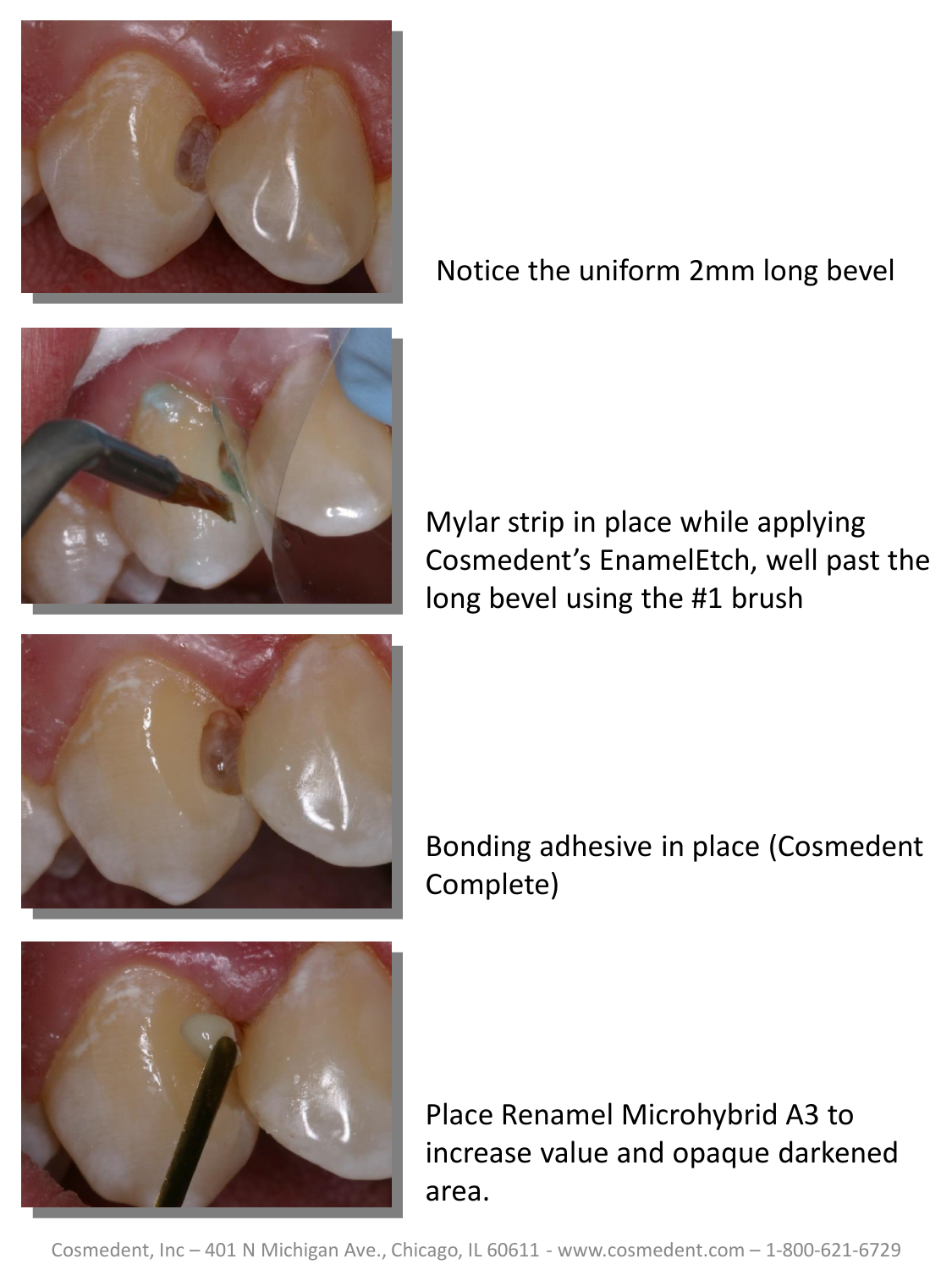

Sculpting of Renamel Microhybrid with Cosmedent's 8AL to the leading edge of the long bevel. Notice blending of color as well as increase in opacity



Renamel Microfill A3 rolled into a convenience form



Sculpting of Renamel Microfill layer using the Cosmedent 8AL instrument



Contouring of restoration using the Et9 carbide bur moving from composite to tooth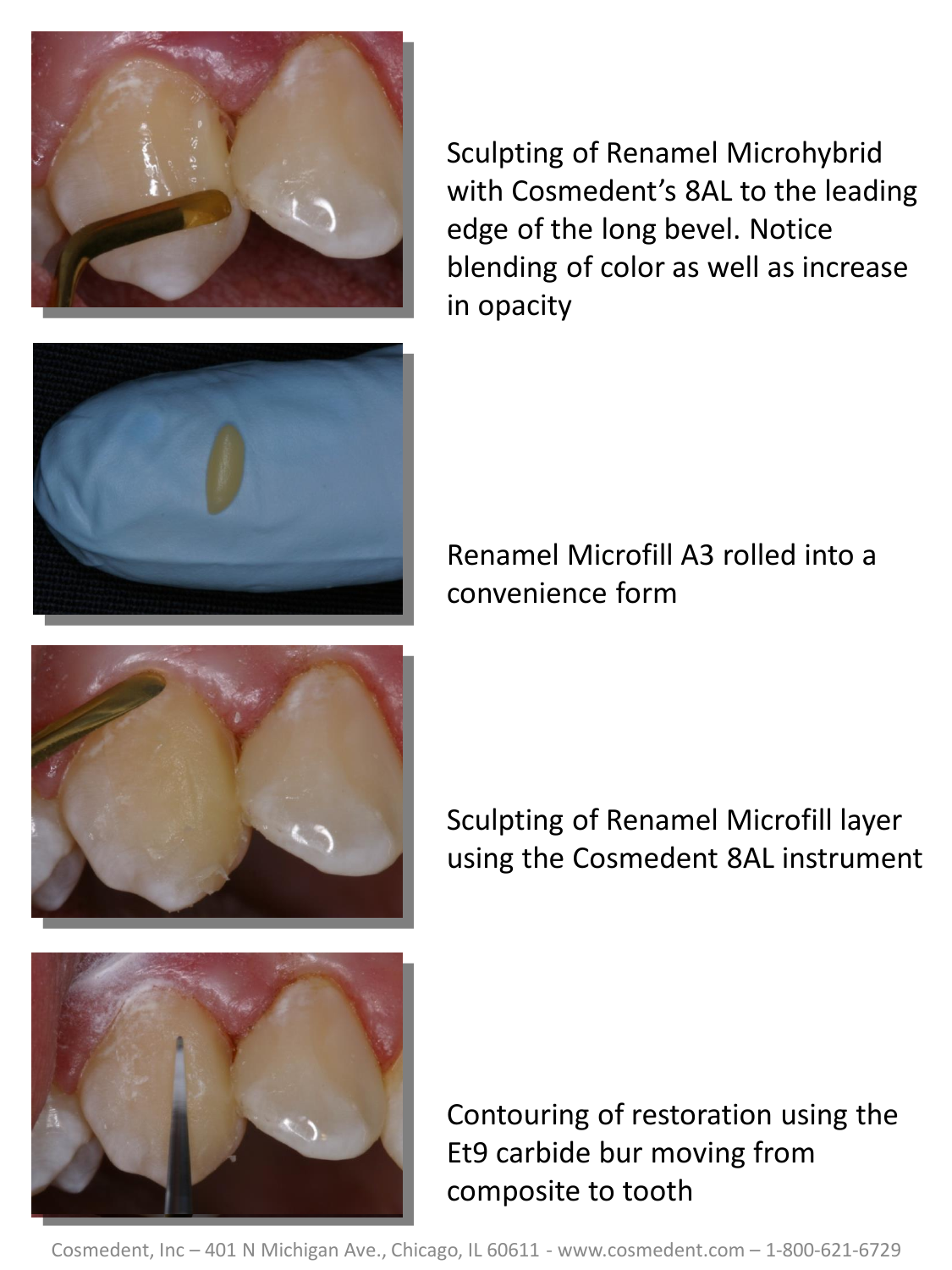

Use the Coarse FlexiDisc to blend the microfill margin into the tooth







Use the FlexiDisc 3/8<sup>th</sup> disc medium to finish at cervical

Use the FlexiDisc Medium 5/8th to contour, starting from the proximal and flexing to keep the proximal contour and create perfect embrasures

Use the FlexiDisc 5/8th Fine

Cosmedent, Inc – 401 N Michigan Ave., Chicago, IL 60611 - www.cosmedent.com – 1-800-621-6729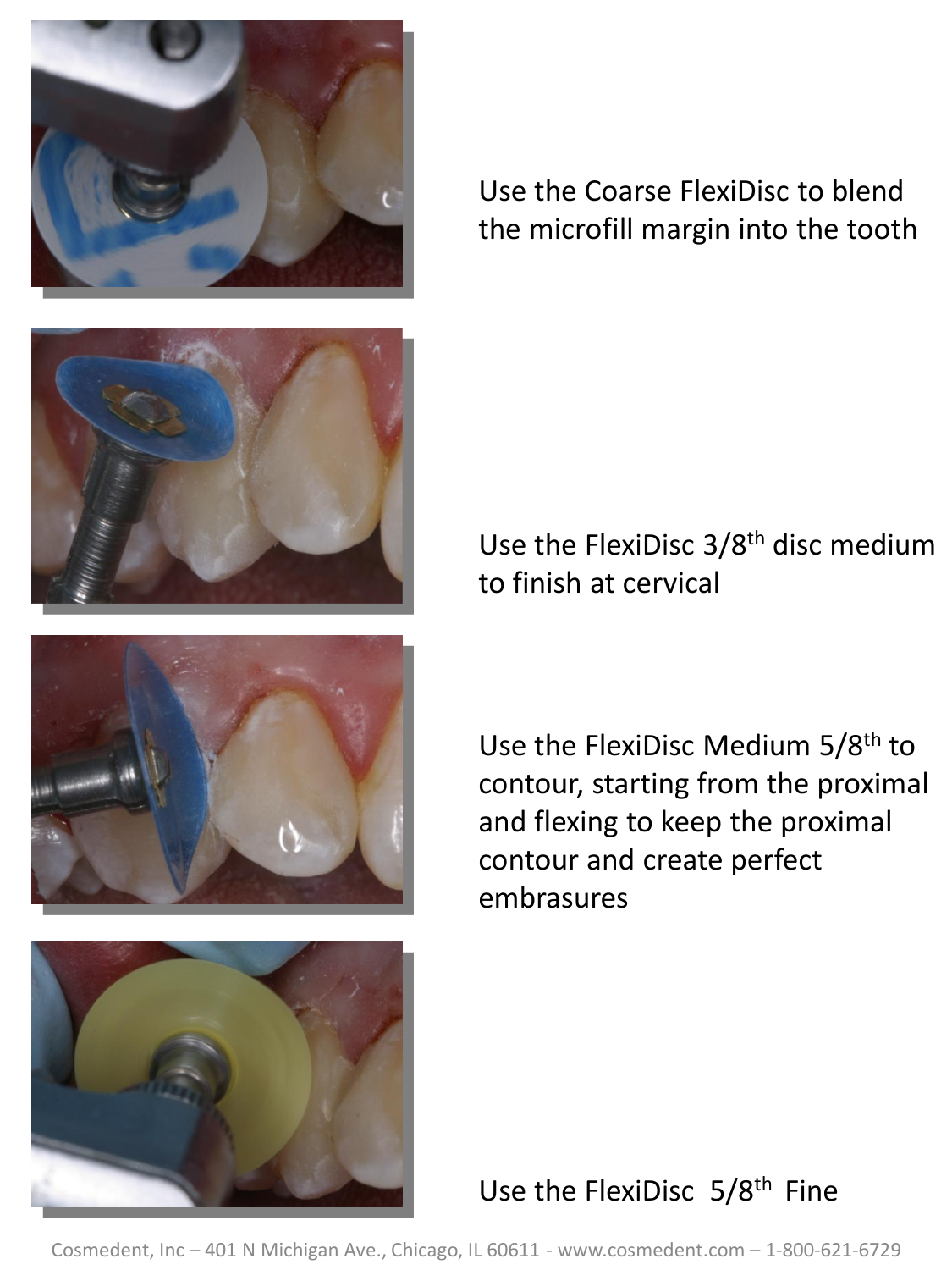

Retraction of gingival tissue with the 8392-016 to protect tissue and reduce excess flash



Using the 8A plastic instrument to torque the teeth and gently separate the FlexiDimondStrip



Use the Fine/Super Fine FlexiStrip



Final polish with Enamelize and FlexiBuff disc.